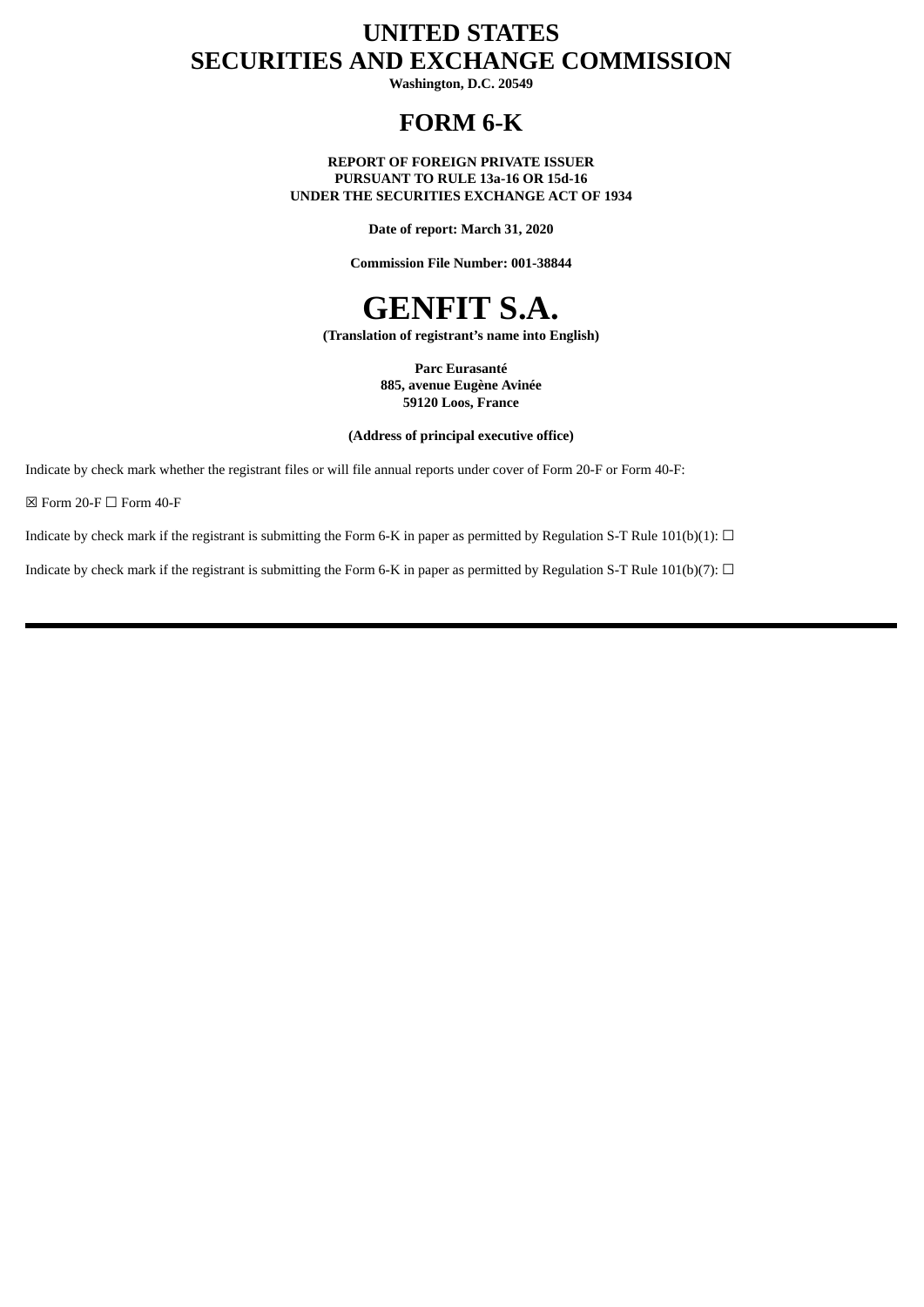[99.1](#page-3-0) Press [Release](#page-3-0) dated March 31, 2020.

**Exhibit Description**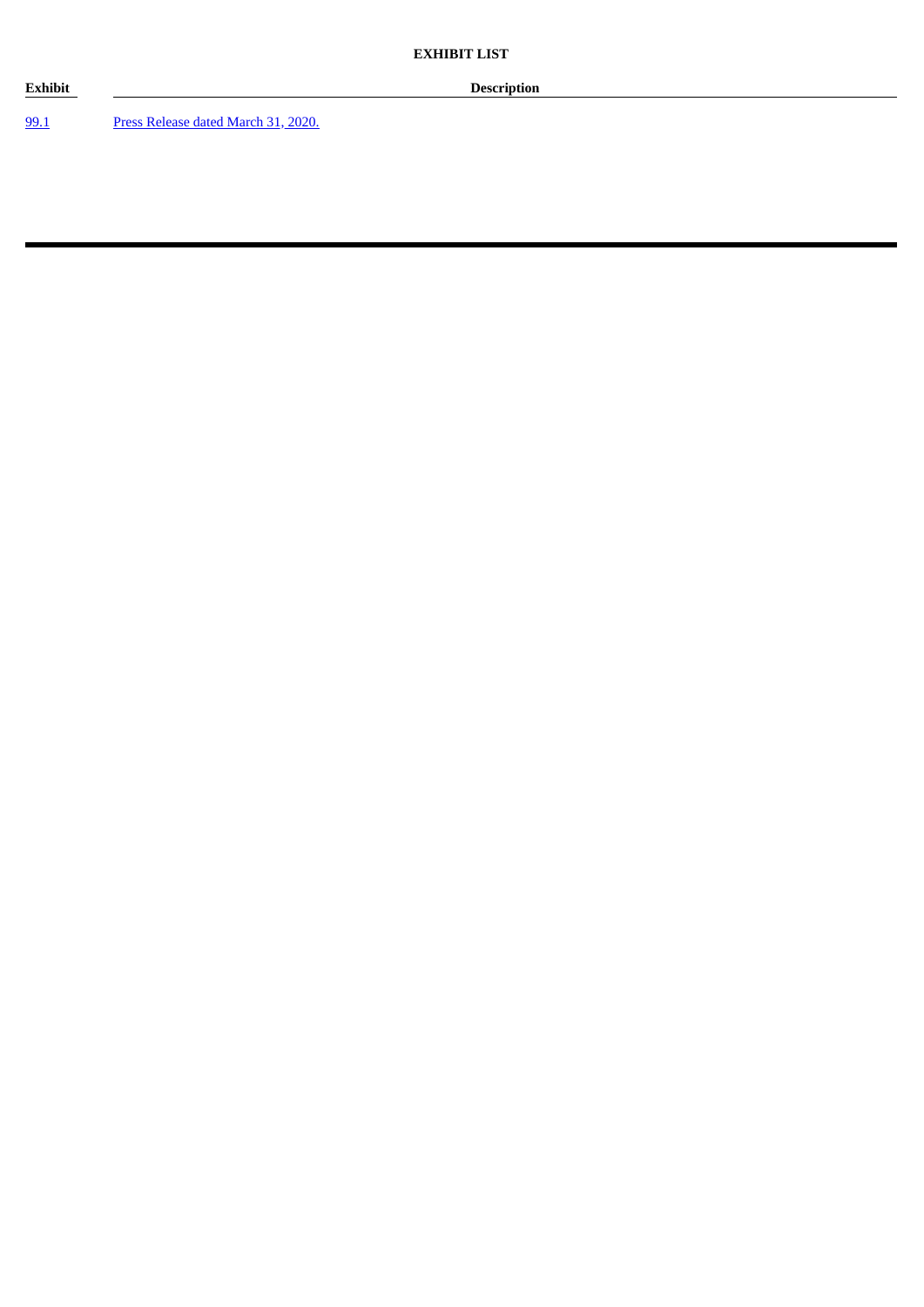#### **SIGNATURES**

Pursuant to the requirements of the Securities Exchange Act of 1934, the registrant has duly caused this report to be signed on its behalf by the undersigned, thereunto duly authorized.

#### **GENFIT S.A.**

Date: March 31, 2020 By: /s/ Pascal PRIGENT

Name: Pascal PRIGENT Title: Chief Executive Officer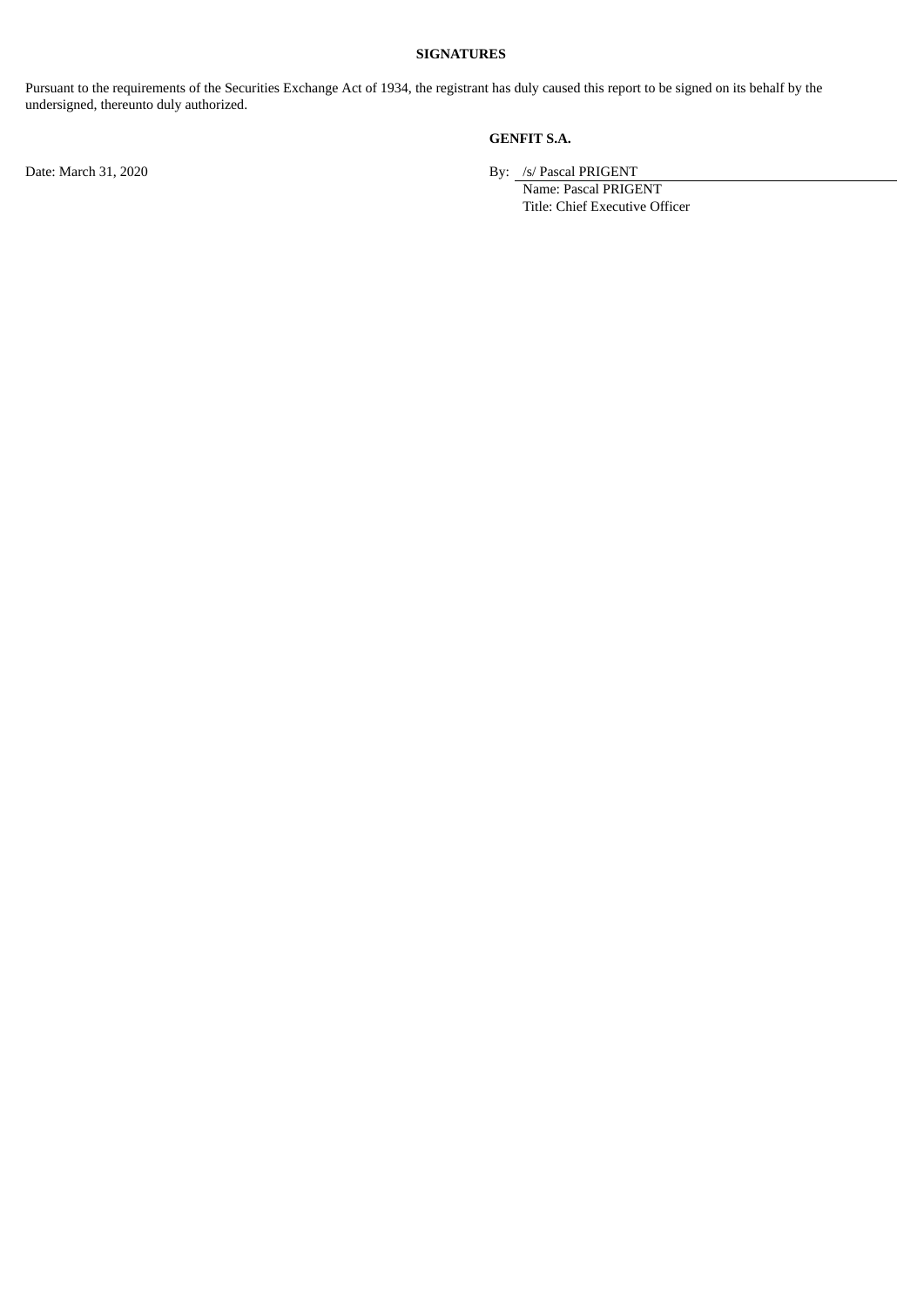#### **GENFIT: Update on Regulatory and Clinical Activities Amid the COVID-19 Pandemic**

<span id="page-3-0"></span>**Lille (France), Cambridge (Massachusetts, United States), March 31, 2020 – GENFIT (Nasdaq and Euronext: GNFT),** a late-stage biopharmaceutical company dedicated to the discovery and development of innovative therapeutic and diagnostic solutions in metabolic and liver related diseases, today reported an update on its regulatory and clinical activities in the context of the COVID-19 pandemic.

The unprecedented spread of COVID-19 is impacting the global health and business ecosystem, GENFIT included. During this crisis, our priorities are to ensure the safety and well-being of our employees, of the patients and healthcare professionals involved in our clinical trials, as well as the integrity of our ongoing clinical trials.

GENFIT is therefore monitoring the situation closely and, in light of our priorities and in accordance with the recently issued guidance documents of the U.S. Food and Drug Administration (FDA) and European Medicines Agency, we have worked with our contract research organizations, trial sites and investigators to critically reassess all our existing programs.

#### *RESOLVE-IT Phase 3 trial in NASH with fibrosis continues*

As announced previously, the first ~1000 patients required to support regulatory approval have completed their final visits and the database related to that cohort was locked at the end of February, as planned. The un-blinding of the study and subsequent announcement of interim results will take place after receipt and incorporation of insight from the FDA. We do not currently anticipate that the COVID-19 situation will significantly delay receipt of this feedback.

After careful consideration of the potential benefits to NASH patients in continuing treatment, we have also decided to continue the extension phase of RESOLVE-IT. Working with our contract research organization, we have implemented appropriate measures to ensure the safety of patients who are already participating in the study: virtual clinic visits, local laboratory assessment, home delivery of study drug, and halting the screening of new patients. Additional measures may be implemented, as required by the evolving COVID-19 situation.

#### *Other trials are paused*

Following guidance from regulatory authority recommendations and prioritizing the safety of our clinical trial participants, all phase 1 trials – which include pharmacokinetic, food effect and bioequivalence studies – have been put on hold. These studies are necessary to support the elafibranor NDA submission for NASH.

Enrollment of patients in the PK/PD trial in pediatric patients with NASH as well as the Phase 2 study addressing liver fat have also been paused.

While our NASH combination and PBC programs both continue with several work streams still being executed, we have decided to put on hold the initiation of the Phase 2 combination study, as well as that of the Phase 3 study in patients with PBC.

All supporting activities pertaining to continuation of ongoing studies or the initiation of new studies will continue in order to minimize potential delays when the pandemic crisis subsides.

#### *NIS4 Diagnostic*

Our diagnostic solution continues to be deployed in the clinical research field through our commercial partner Covance, a subsidiary of diagnostics leader LabCorp. While interest in NIS4 is high, there may be some limits in test utilization due to delays potentially experienced by some NIS4 clients as the result of the current COVID-19 situation.

GENFIT teams are progressing the in-vitro diagnostic (IVD) aspect of the program in parallel.

#### *Supply chain update*

Although the COVID-19 pandemic is rapidly evolving, and our plans may change accordingly, at this stage we do not anticipate any supply disruption for any of our current or planned studies. We have on hand sufficient supply of elafibranor for all our clinical studies up to mid-2021, and we do not foresee any issues with supply of raw materials and production of commercial batches. Likewise, our partners and the GENFIT teams have put in place contingency plans to manage the operational aspects of our ongoing and planned trials, even under the current conditions.

#### *Employee update*

Our employees are fully committed and are doing their best to ensure business continuity during this crisis. The measures we have deployed are fully aligned with governmental measures recommended for impacted countries and will be adjusted as the situation evolves. These measures enable GENFIT to pursue the vast majority of our activities, while abiding by health authorities' sanitary recommendations: remote work has been enacted for all compatible positions, social distancing measures are applied for employees still working in the office, safety protection procedures are enforced, and business travel is strictly limited to that which is considered absolutely critical for the Company's operations.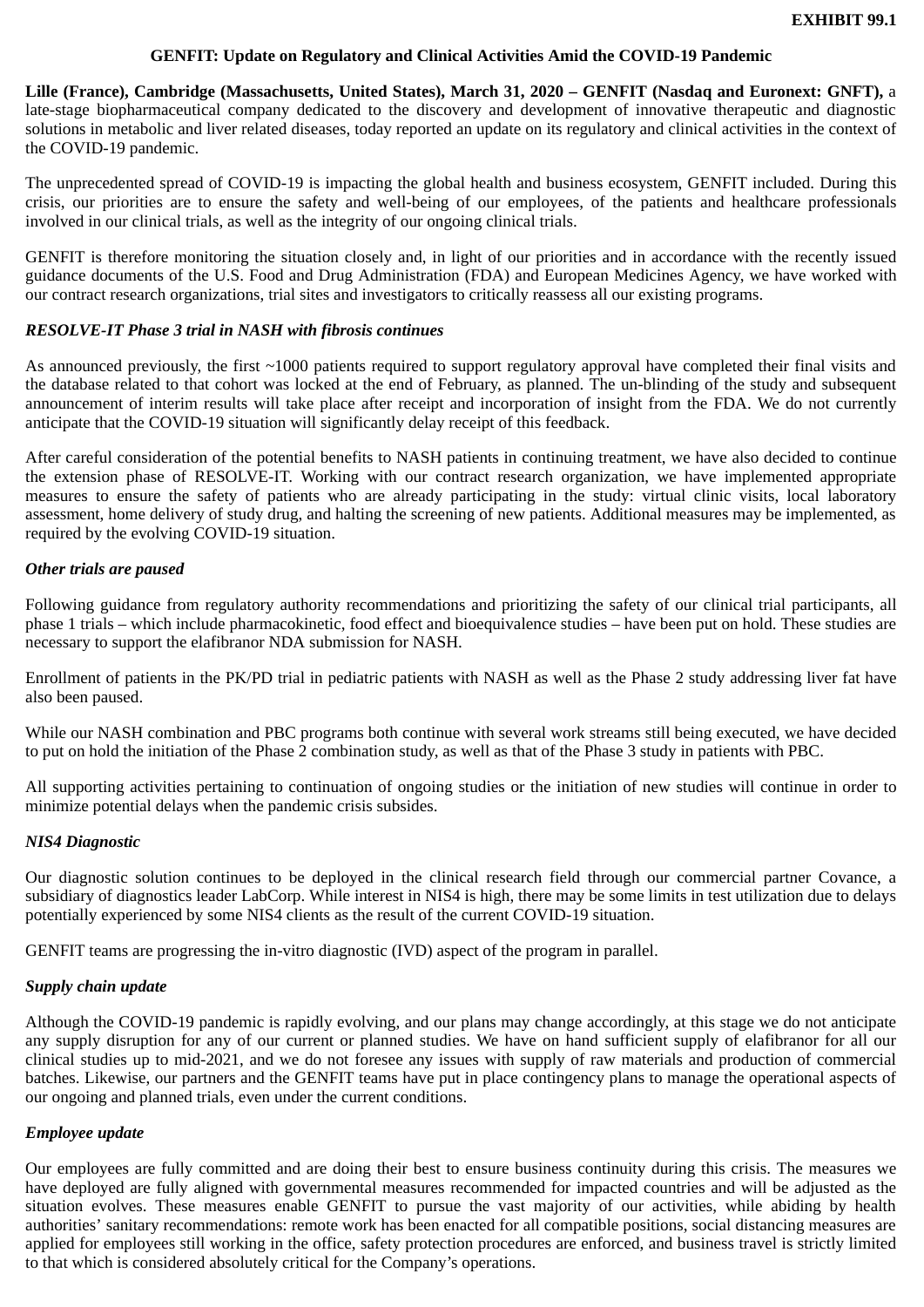#### **ABOUT RESOLVE-IT**

RESOLVE-IT is a phase 3 study evaluating the efficacy and safety of elafibranor 120mg versus placebo in patients with nonalcoholic steatohepatitis (NASH) and fibrosis. It is a multicenter, randomized, double-blind, placebo-controlled study with 2 arms. It is conducted under Subpart H (FDA) and conditional approval (EMA). Treatment duration until interim analysis for accelerated approval is 72 weeks.

#### **ABOUT ELAFIBRANOR**

Elafibranor, GENFIT's lead pipeline therapeutic candidate, has been developed to treat, in particular, nonalcoholic steatohepatitis (NASH), for which it has been granted Fast Track Designation by FDA. Elafibranor is an oral, once-daily, first-in-class drug acting via dual agonism of peroxisome proliferator-activated alpha/delta receptors. Elafibranor was granted a Breakthrough Therapy Designation by FDA in this indication.

#### **ABOUT NASH**

NASH is a liver disease characterized by an accumulation of fat (lipid droplets), along with inflammation and degeneration of hepatocytes. The disease is associated with an increased risk of cardiovascular disease along with long-term risk for progression to cirrhosis, leading to liver insufficiency and potential progression to liver cancer. NASH is a serious disease that often carries no symptoms in its early stages, but if left untreated can result in cirrhosis, cancer, and the need for liver transplant. The prevalence of NASH is rapidly increasing as a result of the growing obesity and diabetes epidemics and is believed to affect as much as 12 percent of people in the U.S. and six percent worldwide.

#### **ABOUT PBC**

Primary biliary cholangitis (PBC) is a chronic, autoimmune disease in which bile ducts in the liver are gradually destroyed. The damage to bile ducts can inhibit the liver's ability to rid the body of toxins, and can lead to scarring of liver tissue, known as cirrhosis.

#### **ABOUT NIS4**

GENFIT is developing NIS4, a blood-based diagnostic test to identify patients with NASH and fibrosis ( $F > 2$ , NAS $> 4$ ), who are the focus of current NASH clinical trials. The NIS4 program is based on the in-house discovery of a 4-biomarker algorithm, and GENFIT is currently pursuing commercialization of this test, which aims to be a validated alternative to the liver biopsy. In January 2019, GENFIT signed a licensing agreement with LabCorp® to make the NIS4 diagnostic kit available in the clinical research field, and GENFIT plans to file an application with the FDA for approval of NIS4 as an *in vitro* diagnostic (IVD) .

#### **ABOUT GENFIT**

GENFIT is a late-stage biopharmaceutical company dedicated to the discovery and development of innovative therapeutic and diagnostic solutions in metabolic and liver related diseases where there are considerable unmet medical needs, corresponding to a lack of approved treatments. GENFIT is a leader in the field of nuclear receptor-based drug discovery, with a rich history and strong scientific heritage spanning almost two decades. Its most advanced drug candidate, elafibranor, is currently being evaluated in a pivotal Phase 3 clinical trial ("RESOLVE-IT") as a potential treatment for NASH, and GENFIT plans to initiate a Phase 3 clinical trial of elafibranor in PBC. As part of GENFIT's comprehensive approach to clinical management of patients with NASH, the company is also developing a new, non-invasive blood-based diagnostic test, NIS4, which, if approved, could enable easier identification of patients with NASH. With facilities in Lille and Paris, France, and Cambridge, MA, USA, the Company has approximately 200 employees. GENFIT is a publicly traded company listed on the Nasdaq Global Select Market and in compartment B of Euronext's regulated market in Paris (Nasdaq and Euronext: GNFT). www.genfit.com

#### **FORWARD LOOKING STATEMENTS**

This press release contains certain forward-looking statements, including those within the meaning of the Private Securities Litigation Reform Act of 1995, with respect to GENFIT, including timing of anticipated receipt of FDA insights regarding elafibranor in NASH and incorporation of such insight, appropriateness of safety measures in the continuing RESOLVE-IT Phase 3 clinical trial, ability to continue supporting activities and to minimize potential delays once the COVID-19 pandemic subsides, potential for supply disruptions for our ongoing and planned clinical studies and impact of the COVID-19 pandemic on our operations and timelines. The use of certain words, including "believe," "potential," "expect" and "will", "provisional" and similar expressions, is intended to identify forward-looking statements. Although the Company believes its expectations are based on the current expectations and reasonable assumptions of the Company's management, these forward-looking statements are subject to numerous known and unknown risks and uncertainties, which could cause actual results to differ materially from those expressed in, or implied or projected by, the forward-looking statements. These risks and uncertainties include, among other things, the uncertainties inherent in research and development, including related to safety, biomarkers, progression of, and results from, its ongoing and planned clinical trials, review and approvals by regulatory authorities of its drug and diagnostic candidates and the Company's continued ability to raise capital to fund its development, as well as those risks and uncertainties discussed or identified in the Company's public filings with the French Autorité des marchés financiers ("AMF"), including those listed in Section 4 "Main Risks and Uncertainties" of the Company's 2018 Registration Document filed with the AMF on February 27, 2019 under n° D.19-0078, which is available on GENFIT's website (www.genfit.com) and on the website of the AMF (www.amf-france.org) and public filings and reports filed with the U.S. Securities and Exchange Commission ("SEC"), including the Company's final prospectus dated March 26, 2019, and subsequent filings and reports filed with the AMF or SEC,